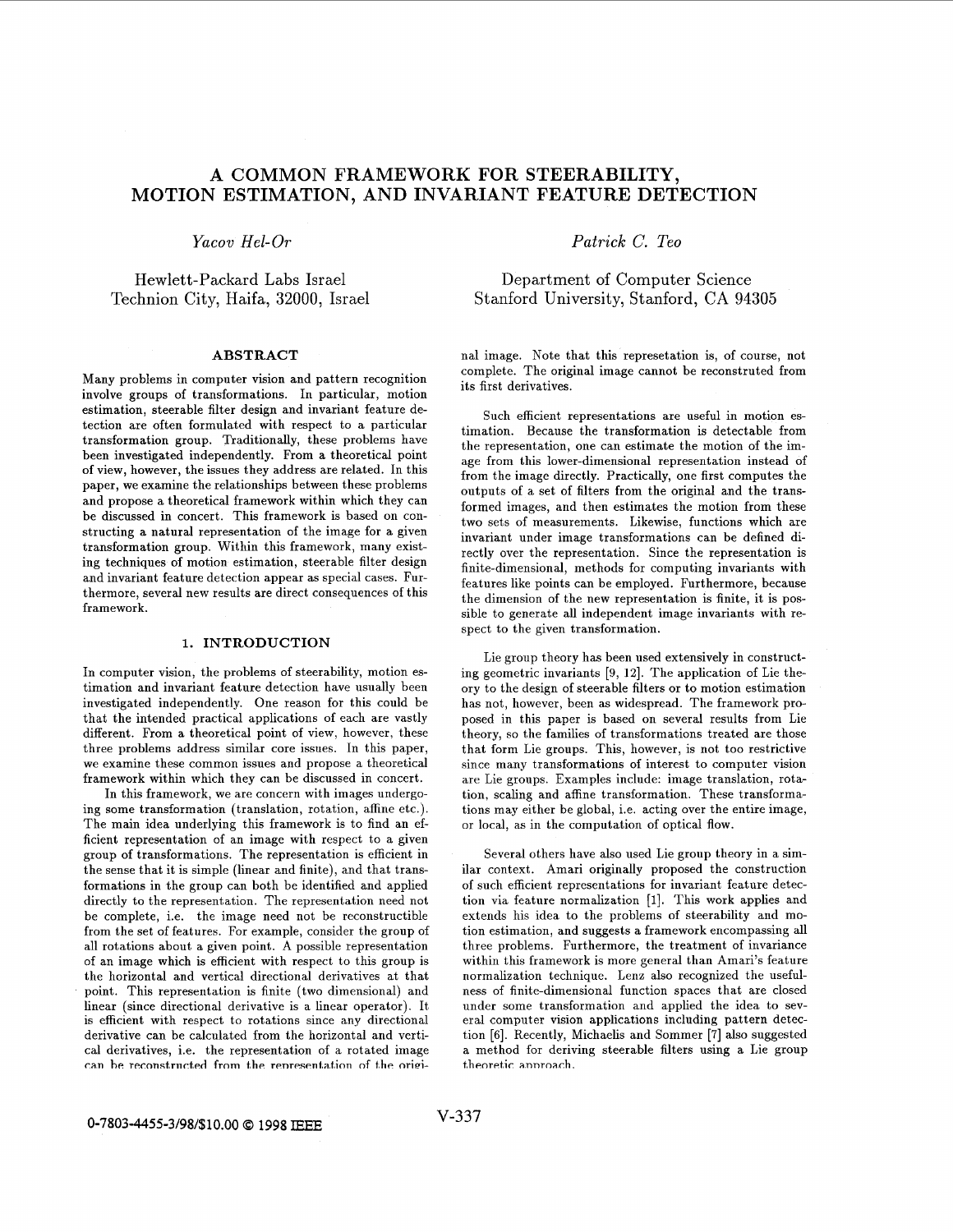| Group            | Operator                                     | $\rm{Generator}$                                                                                      | Equivariant Function Space                                      |
|------------------|----------------------------------------------|-------------------------------------------------------------------------------------------------------|-----------------------------------------------------------------|
| $x$ -translation | $f = f(x + \tau, y)$<br>$q_{t_{x}}(\tau)$ f  | $\mathcal{L}t_x$                                                                                      | $\{\psi_p(y)x^p e^{\alpha x}\}\$ for $0 \leq p \leq m$ .        |
| $x$ -scaling     | $g_{s_x}(\tau) f = f(e^{\tau}x, y)$          | $L_{s_x} = x \frac{1}{\partial x}$                                                                    | $\{\psi_p(y)x^{\alpha}(\ln x)^p\}$ for $0 \leq p \leq m$ .      |
| Rotation         | $g_r(\tau) f = f(x \cos \tau + y \sin \tau)$ | $-x\frac{\partial}{\partial y}+y\frac{\partial}{\partial x}=\frac{\partial}{\partial \theta}$         | $\{\psi_p(r)e^{ik\theta}\}$                                     |
|                  | $-x\sin\tau+y\cos\tau$                       |                                                                                                       |                                                                 |
| Uniform scaling  | $g_s(\tau) f = f(e^{\tau}x, e^{\tau}y)$      | $L_s = x \frac{\partial}{\partial x} + y \frac{\partial}{\partial y} = r \frac{\partial}{\partial r}$ | $\{\psi_p(\theta)r^{\alpha}(\ln r)^p\}$ for $0 \leq p \leq m$ . |

Table 1: Several examples of one parameter groups, their generators, and associated equivariant function spaces.  $\psi_p$  are arbitrary functions,  $\alpha \in \mathbb{C}$  and  $k \in \mathbb{Z}$ . In the rotation and uniform scaling examples,  $(r, \theta)$  are the polar coordinates of the image.

# 2. BACKGROUND ON LIE GROUPS

Lie groups are often encountered as families of transformations acting on a function *[2].* In this paper, we consider, primarily, the families of transformation groups acting on real-valued, two-dimensional functions. We assume that these functions are non-zero only within a bounded region and denote them by  $f(x,y) : \mathbf{R}^2 \mapsto \mathbf{R}$ . We describe each family of transformations by *operators*  $\{g(\tau)\}\$  where  $\tau = (\tau_1, \dots, \tau_k) \in \mathbb{R}^k$  are parameters of the transformation. For example, consider the family of one-dimensional translations of a function in the z-direction:

$$
\ddot{f}(\hat{x},\hat{y})=g_{t_x}(\tau)\ f(x,y)=f(x-\tau,y)
$$

where  $\tau$  denotes the amount of translation. In words, the operator  $g_{t_x}(\tau)$  acts on the original function  $f(x, y)$  to yield a new translated function  $\hat{f}(\hat{x}, \hat{y}) = f(x - \tau, y)$ .

A family of transformations  ${g(\tau)}$  parameterized by  $\tau_1, \ldots, \tau_k$  over some predefined range is a Lie group if: (1) it satisfies the group conditions of closure under composition, associativity, inverse and the existence of an identity, and (2) the maps for inverse and composition are smooth.

Lie groups are rich in structure and many properties of the group can be discerned by studying the properties of infinitesimal actions of the group. The infinitesimal actions of a k-parameter group are a set of differential operators  ${L_i \mid i = 1...k}$ , called the *generators* of the group, corresponding to derivatives of the transformation at the identity with respect to each parameter  $\tau_i$  in turn; i.e.,

$$
\frac{d\hat{f}}{d\tau_i}\bigg|_{\tau=0} = L_i \hat{f} \quad \text{where} \quad L_i = \left(\frac{\partial x}{\partial \tau_i} \frac{\partial}{\partial x} + \frac{\partial y}{\partial \tau_i} \frac{\partial}{\partial y}\right)\bigg|_{\tau=0}
$$

The  $k$  generators provide a basis for the  $k$ -dimensional tangent space  $G = {\tau_1 L_1 + \cdots + \tau_k L_k | \tau \in \mathbb{R}^k}$ . There is a correspondence between a k-parameter Lie group and its k-dimensional tangent space in the form of the exponential map:<sup>1</sup>

$$
g(\tau) f(x, y) = e^{\tau_1 L_1} \cdots e^{\tau_k L_k} f(x, y).
$$
 (1)

The notation  $e^{\tau_i L_i}$  represents the series expansion  $e^{\tau L_i}$  =  $I + \tau_i L_i + \frac{1}{2!} \tau_i^2 L_i^2 + \cdots$ , which is an infinite sum of differential operators [2]. The exponential map generates a group

similar to the original group up to a change of parameterization. Examples of common one-parameter groups and their generators are given in Table 1.

# **3.** EQUIVARIANT BASIS FUNCTIONS

In this section, we identify the functions that are steerable under different transformation groups. Before describing these functions, we formalize the notion of steerability with a definition.

**Definition 1 (Steerability)** : *A function*  $f(x, y) : \mathbb{R}^2 \mapsto$ R *is* steerable under a k-parameter Lie transformation group G if any transformation  $g(\tau) \in G$  of f can be written as a linear combination of **Q** fixed, finite set of basis functions  $\{\phi_i(x, y)\}\$ :

$$
g(\tau) f(x,y) = \sum_{i=1}^{n} \alpha_i(\tau) \phi_i(x,y) = \alpha^T(\tau) \Phi(x,y)
$$

The functions  $\alpha_i$  are known as the *steering functions* of *f* associated with the basis  $\{\phi_i\}$  and depend solely on the transform parameters. Without loss of generality, we assume that  $n$  is the minimum number of basis functions required and these basis functions are linearly independent. Clearly, the set of basis functions required to steer a given function is not unique; any (non-singular) linear transformation of the set of basis functions could also be used.

If a function  $f$  is steerable with a set of basis functions  $\Phi$ , then each of the basis functions  $\phi_i$  are themselves steerable with the same basis functions. This is true since each basis function can be rewritten as a linear combination of transformed replicas of *f* (chosen to be linearly independent). Thus, transforming a basis function is equivalent to linearly combining the set of transformed replicas of *f,*  which are themselves steerable.

Since steerability of the given function *f* implies steerability of its basis functions  $\phi_i$  as well, it is more natural to express steerability in terms of a function space, i.e. in terms of the space spanned by the basis functions  $\{\phi_i\}$ .

# Definition 2 (Equivariant Function Space) :

An n-dim. function space  $\mathcal{F} = span{\phi_1, \ldots, \phi_n}$  is equivariant under a k-parameter Lie transformation group G if every  $\phi_i$  is steerable with respect to the basis  $\{\phi_1, \ldots, \phi_n\},\$ *i.e., there is a matrix function*  $A(\tau)$ *, called the interpola*tion matrix , such that:

$$
g(\tau)\Phi(x,y) = A(\tau)\Phi(x,y)
$$
 for all  $g(\tau) \in G$ 

This equation is called the internolation equation.

<sup>&#</sup>x27; This is only true for group elements whose Taylor expansions converge, and for elements within the connected component containing the identity. In this paper, we consider only such transformation groups for which convergence holds.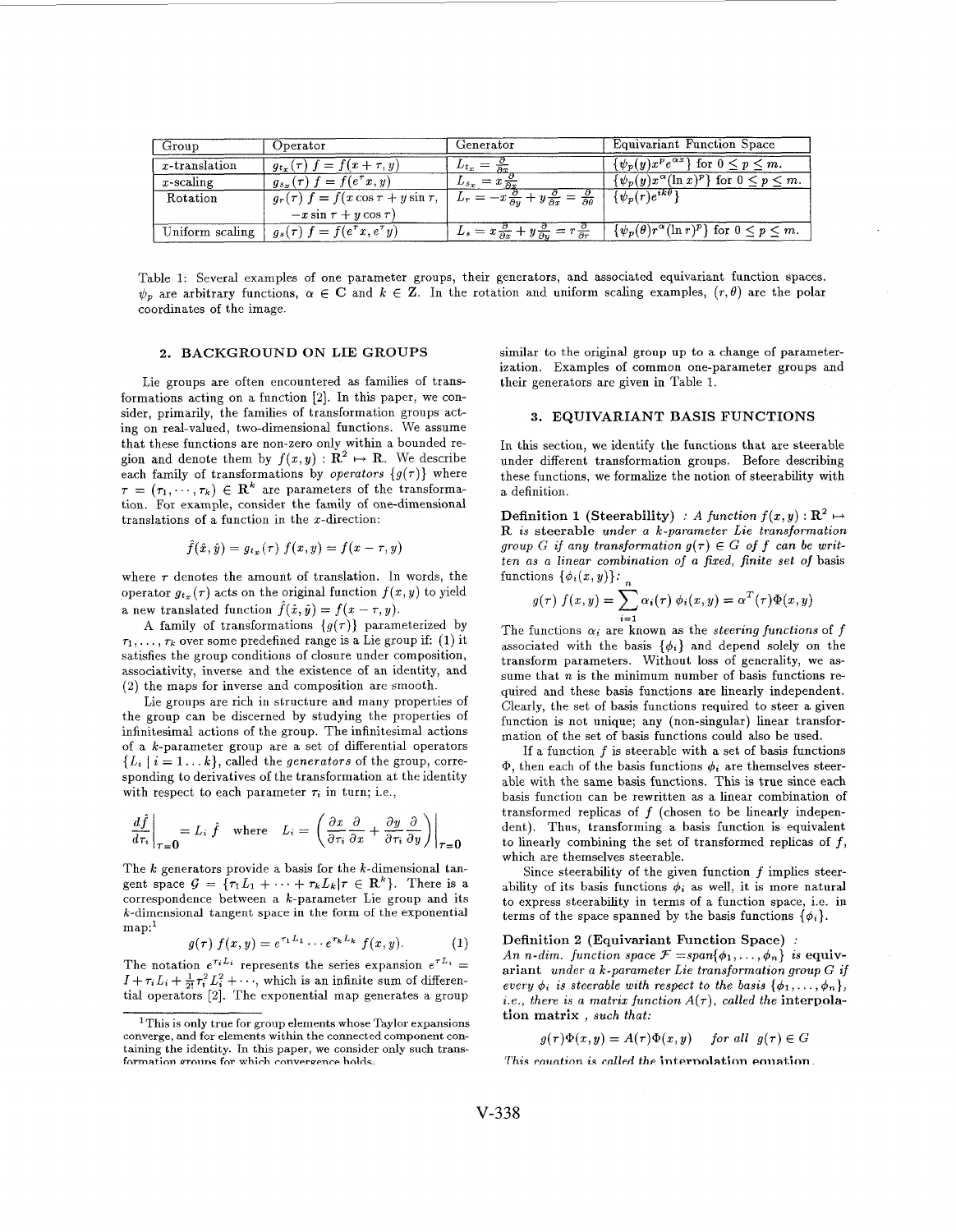From the definition it follows that an equivariant function space is a function space that is closed under the associated transformation group. More generally, any function  $f \in \mathcal{F}$ , such that  $f = \sum c_i \phi_i = \mathbf{c}^T \Phi$  is steerable by steering the basis of *7:* 

$$
g(\tau)f = \mathbf{c}^T A(\tau)\Phi.
$$

As a result, any function  $f$  is steerable under a  $k$ -parameter transformation group if and only if it belongs to some function space that is also equivariant under the same transformation group.

For example, consider the function space

 $\mathcal{F}_{\theta} = \text{span} \{ \cos \theta, \sin \theta \}$  under the one-parameter group of rotations:  $g_r(\tau) f(\theta) = f(\theta - \tau)$ . It is easy to verify the following two identities:

$$
\cos(\theta - \tau) = \cos \tau \cos \theta + \sin \tau \sin \theta,
$$
  
\n
$$
\sin(\theta - \tau) = -\sin \tau \cos \theta + \cos \tau \sin \theta.
$$

Thus, rotated versions of any basis function in  $\mathcal{F}_{\theta}$  can always be expressed as linear combinations of the basis functions. Hence, any  $f \in \mathcal{F}_{\theta}$  is steerable under the rotation group.

# **4.** CONSTRUCTION OF EQUIVARIANT SPACES

In the previous section, equivariant function spaces were defined to be closed under the associated transformation group. Because we are dealing with Lie transformation groups, the closure of a function space under  $g(\tau)$  can be reformulated, more simply, in terms of the group generators  ${L_1, \ldots, L_k}$ . This approach is based on the seminal work of S. Amari **[l]** who originally proposed it in the context of invariant feature detection in pattern recognition.

#### Theorem 1 (Interpolation Equation) :

The function space  $\mathcal{F} = span{\lbrace \phi_1, \cdots, \phi_n \rbrace}$  is equivariant under the transformation group  $G$  if and only if  $F$  is closed under the action of each generator  $L_i$  of  $G$ . That is,  $g(\tau)\Phi = A(\tau)\Phi$  if and only if there is a set of  $n \times n$  matrices  ${B_1, \ldots, B_k}$  such that:

$$
L_i \Phi = B_i \Phi \quad \text{for all} \quad i = 1, \dots, k
$$

In particular, the interpolation matrix can *be* written as follows:

$$
A(\tau) = e^{\tau_k B_k} \cdots e^{\tau_1 B_1} \quad \text{such that} \quad g(\tau) \Phi = A(\tau) \Phi
$$

**Proof 1** : The proof of this theorem can be found in *[5].*   $\Box$ 

Theorem 1 provides a recipe for verifying whether a space spanned by a set of functions  $\{\phi_i\}$  is equivariant, and if it is, derives the interpolation matrix  $A(\tau)$ . Several examples of the equivariant function spaces for one parameter transformation groups are listed in Table 1. Examples of equivariant function spaces for multi-parameter transformations can be found in [5].

# *5.* COMMON FRAMEWORK

The importance of steerable functions stems from the property of superposition of linear systems. Hence, any linear operation  $\mathcal{L}\{\ast\}$  applied to a transformed version of an equivariant basis set can be expressed as a linear combination of the operation applied separately to the original basis functions. Thus:

$$
\mathcal{L}\lbrace g(\tau)\Phi\rbrace = \mathcal{L}\lbrace A(\tau)\Phi\rbrace = A(\tau)\mathcal{L}\lbrace \Phi\rbrace. \tag{2}
$$

This property can be exploited in different problems in computer vision, namely: steerable filter design, motion estimation, and invariant feature detection.

# **5.1.** Steerable Filters

Steerability of filter kernels is a property associated with a filter when the outputs of transformed replicas of its kernel, can be interpolated exactly from a fixed set of basis filter outputs. Formally, a filter is steerable if  $\langle g(\tau)f, s \rangle = \sum_i a_i(\tau) \langle b_i, s \rangle$  where f is the kernel of the filter and  $\{b_i\}$ are some basis filters.

In Freeman and Adelson **[3],** for example, the authors described a method of computing the output of a rotated filter from a linear combination of the outputs of specially chosen basis filters. Other authors have also put forward techniques for designing steerable filters [4, 3, 13, 11].

Because convolution is a linear operation, it is easy to see that each kernel  $f$  belonging to an equivariant function space s.t.  $f = \mathbf{c}^T \Phi$  is steerable via the interpolation equation:  $\langle g(\tau)f, s \rangle = \mathbf{c}^T A(\tau) \langle \Phi, s \rangle$ . Thus, steerability can be viewed as a forward problem within the framework as defined in Equation 2. From a set of measured outputs *C{@}*  (the outputs of the basis filters), we compute  $\mathcal{L}{g(\tau)\Phi}$  for each transformation  $g(\tau)$  using  $\mathcal{L}{g(\tau)\Phi} = A(\tau)\mathcal{L}{\Phi}$ .

### *5.2.* Motion Estimation

Motion estimation, on the other hand, is an inverse problem within the framework. Since a transformation of the image can be carried out by inversely transforming the motion estimation filters, this problem can be considered in terms of the filters. Typically, the same set of motion estimation filters are applied to the original and the transformed images. From the outputs of these filter, we would like to determine the parameters  $\tau$  of the transformation  $g(\tau)$ . Within the framework of Equation *2,* from two sets of filter outputs corresponding to  $\mathcal{L}\{\Phi\}$  and  $\mathcal{L}\{g(\tau)\Phi\}$ , our goal is to compute  $g(\tau)$ . Thus, it is clear that equivariant basis functions are ideal motion estimation filters.

Assume that an equivariant basis set  $\phi_i$ ,  $i = 1, \dots, n$ is chosen to find the  $k$ -parameter transformation between two images. The first step in the motion estimation process is to apply these functions to the two images obtaining two sets of measured features:

$$
\mathbf{o} = \langle \Phi, s \rangle \quad ; \quad \hat{\mathbf{o}} = \langle \Phi, g(\tau) s \rangle \quad .
$$

Since the functions are equivariant and an inner-product is a linear operation, the measured outputs are related by the interpolation equation:

$$
\hat{\mathbf{o}} = e^{B_1 \tau_1} e^{B_2 \tau_2} \cdots e^{B_k \tau_k} \mathbf{o} = A(\tau) \mathbf{o}.
$$
 (3)